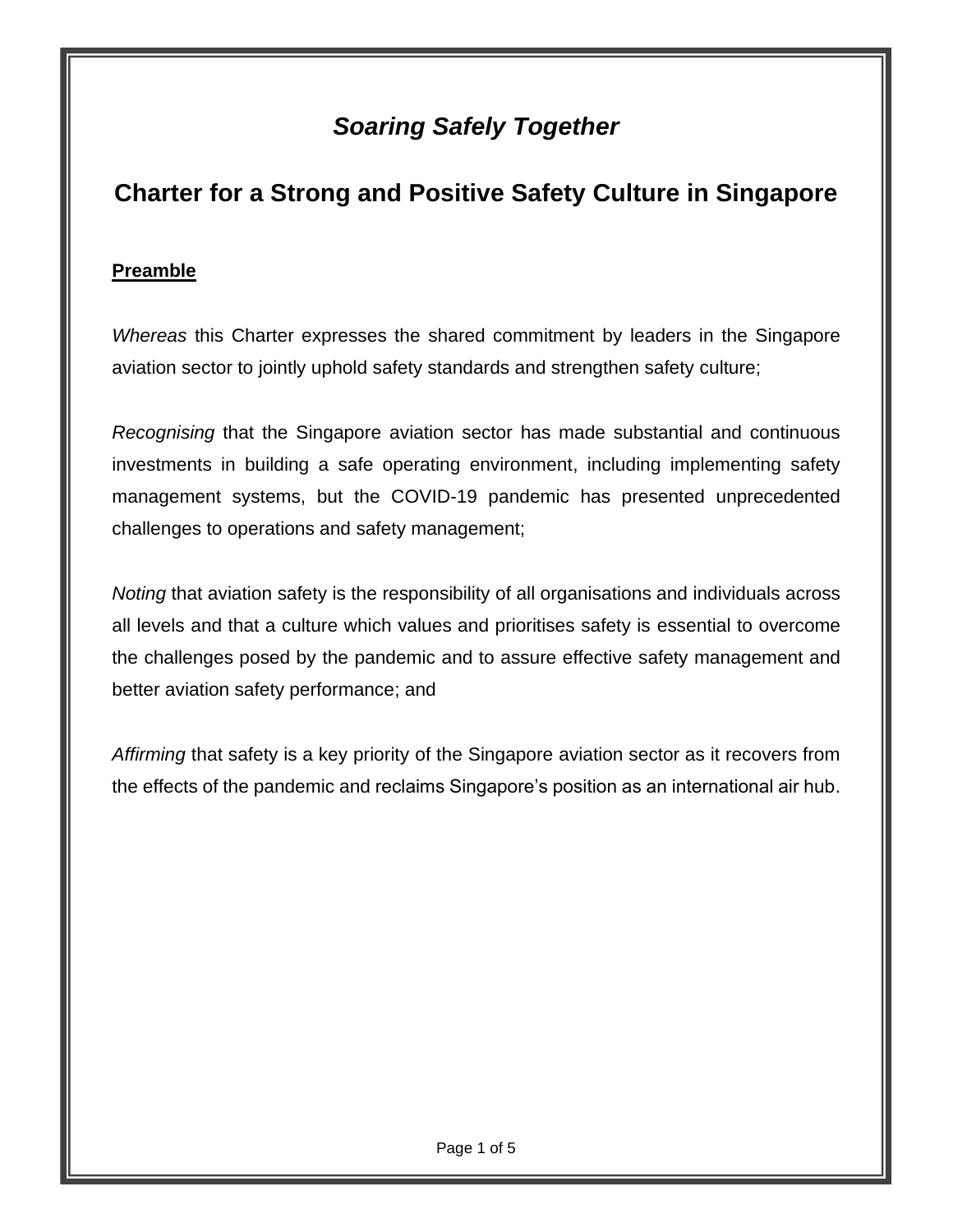### **Commitment**

The Participating Organisations of the Singapore aviation sector aim to work together to uphold and advance high safety standards and commit to the following:

- Uphold safety as a key priority and core value.
- Foster a strong and positive safety culture.
- Broaden and strengthen safety promotion, including in collaboration with other organisations.
- Encourage voluntary reporting of safety hazards, unsafe practices, and safety errors, and including self-disclosure of mistakes, slips, and lapses.
- Promote confidentiality and protection from punitive action for self-disclosure of safety lapses and mistakes, while not tolerating conduct that constitutes gross negligence, wilful misconduct or criminal activity.
- Contribute towards strengthening the collective aviation safety culture in Singapore.

#### **Signature**

The signing of this Charter constitutes a statement of intent and does not create any enforceable rights or legal obligations for the Participating Organisation.

Signed by the authorised signatory of each Participating Organisation.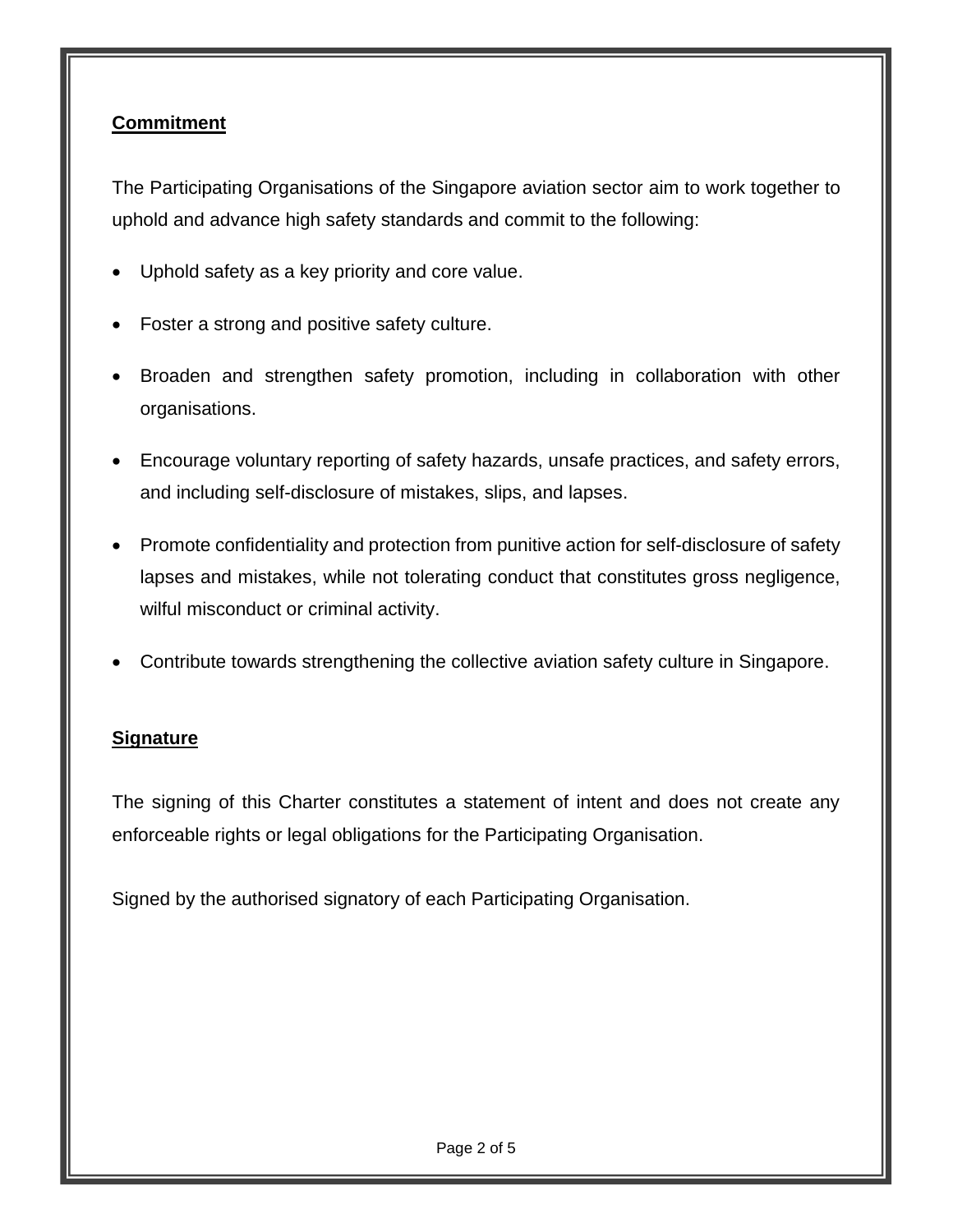## **Signatories of the**

### **Charter for a Strong and Positive Safety Culture in Singapore**

- 1. Aero Industries (Singapore) Pte Ltd
- 2. Air Traffic Controllers Association Singapore
- 3. Airbus Singapore Pte Ltd
- 4. Aircraft Maintenance and Engineering Corporation
- 5. Airlines Operators Committee Singapore
- 6. Air Line Pilot Association Singapore
- 7. Association of Aerospace Industries (Singapore)
- 8. Australian Airline Pilot Academy Victoria
- 9. Aviation & Electronics Support Pte Ltd
- 10. Aviation Safety and Training
- 11. The Boeing Company
- 12. Bombardier Aerospace Services Singapore
- 13. Cathay Pacific Airways
- 14. Changi Airport Group (Singapore) Pte Ltd
- 15. Changi General Hospital
- 16. Civil Air Navigation Services Organization
- 17. Civil Aviation Authority of Singapore
- 18. Collins Aerospace (Avionics)
- 19. Diamond Aviation Pte Ltd
- 20. Diethelm Keller Aviation Pte Ltd
- 21. dnata Singapore
- 22. Embraer S.A.
- 23. ENGIE Services Singapore Pte Ltd
- 24. Fuel Accessory Service Technologies (FAST) Pte Ltd
- 25. GE Aviation, Engine Services Singapore Pte Ltd
- 26. Goodrich Aerospace Pte Ltd
- 27. Goodrich Aerostructures Service Centre Asia Pte Ltd
- 28. Guangzhou Aircraft Maintenance Engineering Co. Ltd
- 29. Honeywell Aerospace Singapore Pte Ltd (Gul Circle)
- 30. Indeco Engineers Pte Ltd
- 31. Institute of Technical Education
- 32. International Air Transport Association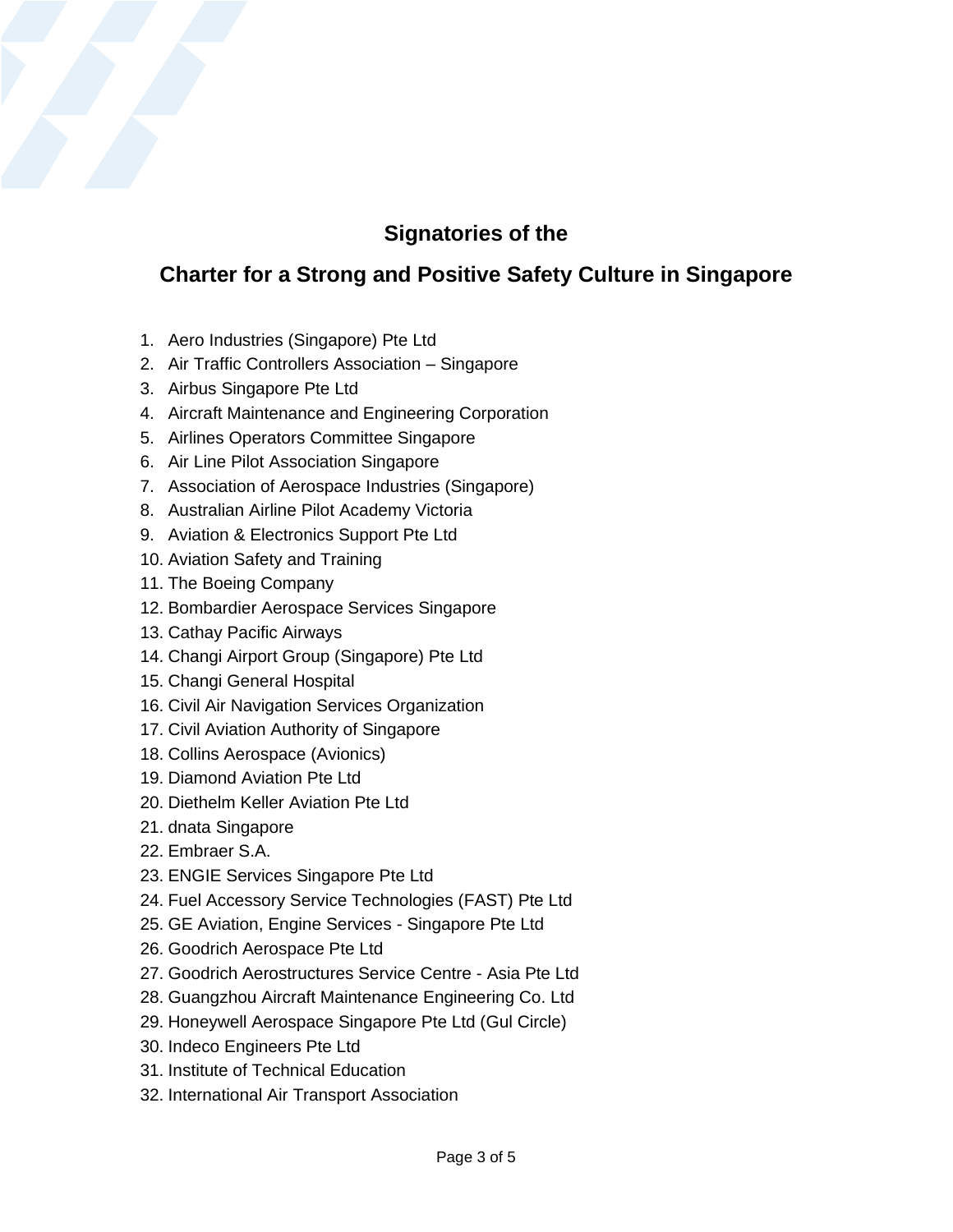- 33. Ipeco Singapore Pte Ltd
- 34. Jamco Aero Design & Engineering Pte Ltd
- 35. Jet Aviation (Asia Pacific) Pte Ltd
- 36. Jetstar Asia Airways Pte Ltd
- 37. Korita Aviation (Suzhou) Co., Ltd
- 38. Liebherr-Singapore Pte Ltd
- 39. Lufthansa Technik Shenzhen Co., Ltd
- 40. Nanyang Polytechnic
- 41. National Environment Agency, Meteorological Services Singapore
- 42. NCS Pte Ltd
- 43. Ngee Ann Polytechnic
- 44. NTUC Aerospace and Aviation Cluster
- 45. OMGA Pte Ltd
- 46. Panasonic Avionics Corporation
- 47. Panasonic Avionics Services Singapore Pte Ltd
- 48. Pratt & Whitney
- 49. Republic of Singapore Flying Club
- 50. Republic Polytechnic
- 51. Rolls-Royce Singapore Pte Ltd
- 52. Safran Aerosystems Services Asia Pte Ltd
- 53. Safran Cabin Lamphun Ltd.
- 54. Safran Electronic & Defense Services Asia Pte Ltd
- 55. Safran Helicopter Engines Asia Pte Ltd
- 56. Safran Landing Systems Services Singapore Pte Ltd
- 57. Samwoh Corporation Pte Ltd
- 58. SATS Ltd
- 59. Schaeffler Singapore Pte Ltd
- 60. Scoot Pte Ltd
- 61. Seletar Flying Club
- 62. Shell Eastern Petroleum Pte Ltd
- 63. SIA Engineering Company Limited
- 64. Sichuan Services Aero Engine Maintenance Company
- 65. Singapore Aero Engine Services Private Limited
- 66. Singapore Aerospace Manufacturing Pte Ltd
- 67. Singapore Airlines Limited
- 68. Singapore CAE Flight Training
- 69. Singapore Component Solutions